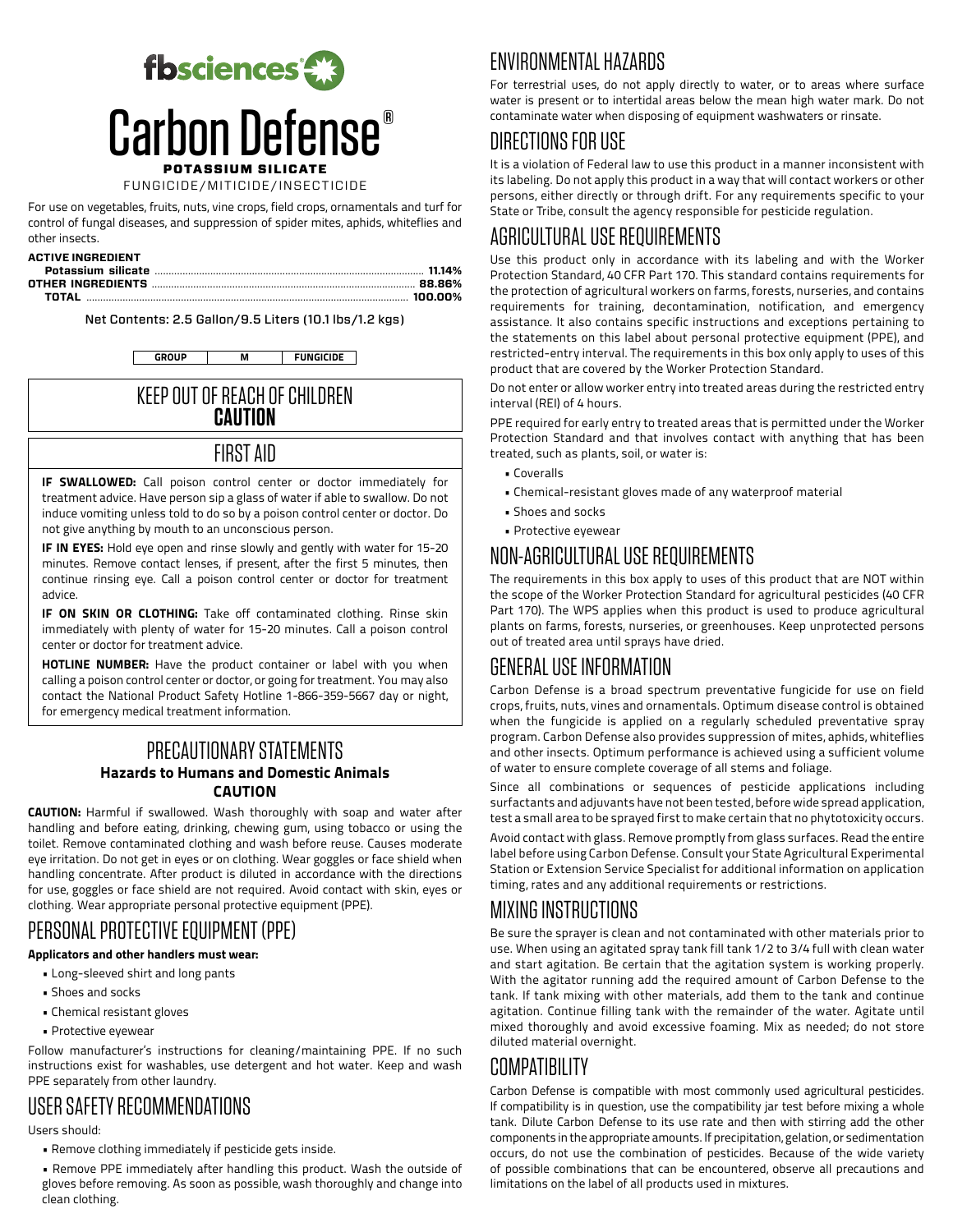# APPLICATION INSTRUCTIONS

Carbon Defense is a broad spectrum biopesticide for control of various fungal diseases and suppression of mites, aphids, whiteflies and other insects on vegetables, fruits, nuts, vine crops, field crops and ornamentals.

Carbon Defense is effective for strategic use in programs that attempt to minimize disease resistance to fungicides. Some other classes of fungicides, which are at risk from disease resistance, exhibit a single-site mode of fungicidal action. Carbon Defense, with a multi-site mode of action, may be used to delay or prevent the development of resistance to single-site fungicides. Base fungicide use on a comprehensive IPM program and monitor treated fungal populations for loss of field efficacy. Contact your local extension specialist, certified crop advisor and/or manufacturer for fungicide resistance management and/or IPM recommendations for specific crops and pathogen populations.

For disease control, apply on a preventative schedule beginning when environmental conditions are conducive to disease development. Repeat applications no sooner than every 7 days. When conditions are conducive for rapid disease development, use Carbon Defense in a rotational program with other registered fungicides.

If not applied on a routine protectant spray schedule, observe plants for disease signs or symptoms. Apply appropriate fungicide with a different mode of action at the listed label use rate and spray schedule, at the first sign of disease, report of disease in the area, or during environmental conditions favorable for disease development.

For mite and insect suppression, begin applications when pests first appear and repeat as necessary to maintain suppression, but no sooner than every 7 days. For best results, apply Carbon Defense before leaf hardening.

Rate of application is variable according to pest pressure, timing of sprays and plant stage of growth. Use lower rates under light to moderate pest pressure; higher rates under heavy pest pressure and for mite suppression. Arid climates generally require higher rates.

Do not apply when conditions favor drift from target area or wind speed is greater than 10 mph. Spray equipment must be cleaned thoroughly before and after applications.

**Sprinkler Irrigation System Application:** Apply this product only through drip, microjet, lateral move, end tow, side (wheel) roll, hand move, solid set and center pivot irrigation systems. Do not apply this product through any other type of irrigation system. Use standard tank agitation when mixing Carbon Defense alone or with other pesticides. Fill the tank halfway with water, begin agitation and add Carbon Defense, other tank mix pesticides or fertilizers and fill with water.

Preparation of Injection Equipment: Remove pesticide, scale residues and other foreign matter from the chemical tank and entire injection system. Flush with clean water.

Set the sprinkler system to deliver 0.1 to 0.3 inch of water per acre. Start the sprinkler system and uniformly inject the solution of Carbon Defense into the irrigation water line. Inject the Carbon Defense solution with a positive displacement pump into the main line before a right angle turn to ensure adequate mixing. If you have questions about calibration, you should contact State Extension Service specialists, equipment manufacturers or other experts.

Crop injury, lack of effectiveness, or illegal pesticide residues in the crop can result from non-uniform distribution of treated water. A person with knowledge of the chemigation system and responsible for its operation, or under the supervision of the responsible person, shall shut down and make necessary adjustments should the need arise. The system must contain a functional check valve, vacuum relief valve, and low-pressure drain appropriately located on the irrigation pipeline to prevent water source contamination from backflow.

When applying Carbon Defense using microjet and drip irrigation systems avoid further irrigation after the treatment has been completed for 24 to 48 hours.

When applying Carbon Defense using solid set, hand move and center pivot irrigation systems avoid further irrigation of the treated area until the foliage is dry to prevent washing the product from the crop.

When applying Carbon Defense using a continuously moving system, such as lateral move, or side (wheel) roll system, inject this product-water mixture continuously, applying the labeled rate per acre for that crop.

When applying Carbon Defense through stationary or non-continuous moving systems, inject the product-water mixture in the last 15-30 minutes of each set allowing sufficient time for all the required pesticide to be applied by all the sprinkler heads and applying the labeled rate per acre for that crop.

Apply Carbon Defense continuously for the duration of the water application.

## GENERAL INFORMATION & INSTRUCTIONS FOR IRRIGATION SYSTEMS

Do not connect an irrigation system (including greenhouse systems) used for pesticide application to a public water system unless the pesticide label prescribed safety devices for public water systems are in place.

Public system means a system for the provision to the public of piped water for human consumption if such system has at least 15 service connections or regularly serves an average of at least 25 individuals daily at least 60 days out of the year.

Irrigation systems connected to public water systems must contain a functional, reduced pressure zone (RPZ), backflow preventer or the functional equivalent in the water supply line upstream from the point of pesticide introduction. As an option to the RPZ, the water from the public water system should be discharged into a reservoir tank prior to pesticide introduction. There shall be a complete physical break (air gap) between the outlet end of the fill pipe and the top or overflow rim of the reservoir tank of at least twice the inside diameter of the fill pipe.

The system must contain a functional check valve, vacuum relief valve, and low pressure drain appropriately located on the irrigation pipeline to prevent water source contamination from backflow. The pesticide injection pipeline must contain a functional, automatic, quick closing check valve to prevent the flow of fluid back toward the injection pump. The pesticide injection pipeline must also contain a functional, normally closed, solenoid operated valve located on the intake side of the injection pump and connected to the system interlock to prevent fluid from being withdrawn from the supply tank when the irrigation system is either automatically or manually shut down. The system must contain functional interlocking controls to automatically shut off the pesticide injection pump when the water pump motor stops, or in cases where there is no water pump, when the water pressure decreases to the point where pesticides distribution is adversely affected. Systems must use a metering pump, such as a positive displacement injection pump (e.g., diaphragm pump) effectively designed and constructed of materials that are compatible with pesticides and capable of being fitted with a system interlock. For drip (trickle) irrigation: The irrigation line or water pump must include a functional pressure switch which will stop the water pump motor when the water pressure decreases to the point where pesticide distribution is adversely affected.

Do not apply when wind speed favors drift beyond the area intended for treatment.

For all crops, apply Carbon Defense at a rate of 1 to 6 quarts per acre. Apply on a preventative schedule for disease control. Begin applications when environmental conditions are conducive to disease development. Repeat applications no sooner than every 7 to 14 days. When conditions are conducive for rapid disease development, it is recommended that Carbon Defense be used in a rotational program with other registered fungicides. For mite and insect suppression, begin applications when pests first appear and repeat applications as necessary to maintain suppression, but no sooner than every 7 days. For best results, apply Carbon Defense before leaf hardening.

## USE RATES FOR OUTDOOR & GREENHOUSE CROPS

**For Fruit, Nut, Berry & Vine Crops:** apply 1 to 6 quarts Carbon Defense in 50 to 250 gallons finished spray per acre. Specific Use Restrictions: Apply up to the day of harvest (0 day PHI). Do not apply more than 8 quarts per acre (2.5 lb ai/a) per application. Do not apply more than 16 gallons per acre (20 lb ai/a) per season. Do not make post harvest applications.

**Berries & Vine Crops, including:**

| Blackberry                     | Gooseberry | Loganberry | Strawberry |
|--------------------------------|------------|------------|------------|
| Blueberry                      | Grape      | Raspberry  |            |
| Citrus, including:             |            |            |            |
| Grapefruit                     | Lime       | Orange     | Tangerine  |
| Lemon                          | Mandarin   | Pummelo    |            |
| <b>Nut Crop, including:</b>    |            |            |            |
| Almond                         | Butternut  | Chinguapin | Macadamia  |
| Beech nut                      | Cashew     | Filbert    | Pecan      |
| Brazil nut                     | Chestnut   | Hickory    | Walnut     |
| <b>Pome Fruit, including:</b>  |            |            |            |
| Apple                          | Loquat     | Pear       |            |
| Crabapple                      | Mayhaw     | Quince     |            |
| <b>Stone Fruit, including:</b> |            |            |            |
| Apricot                        | Nectarine  | Plum       |            |
| Cherry                         | Peach      | Prune      |            |